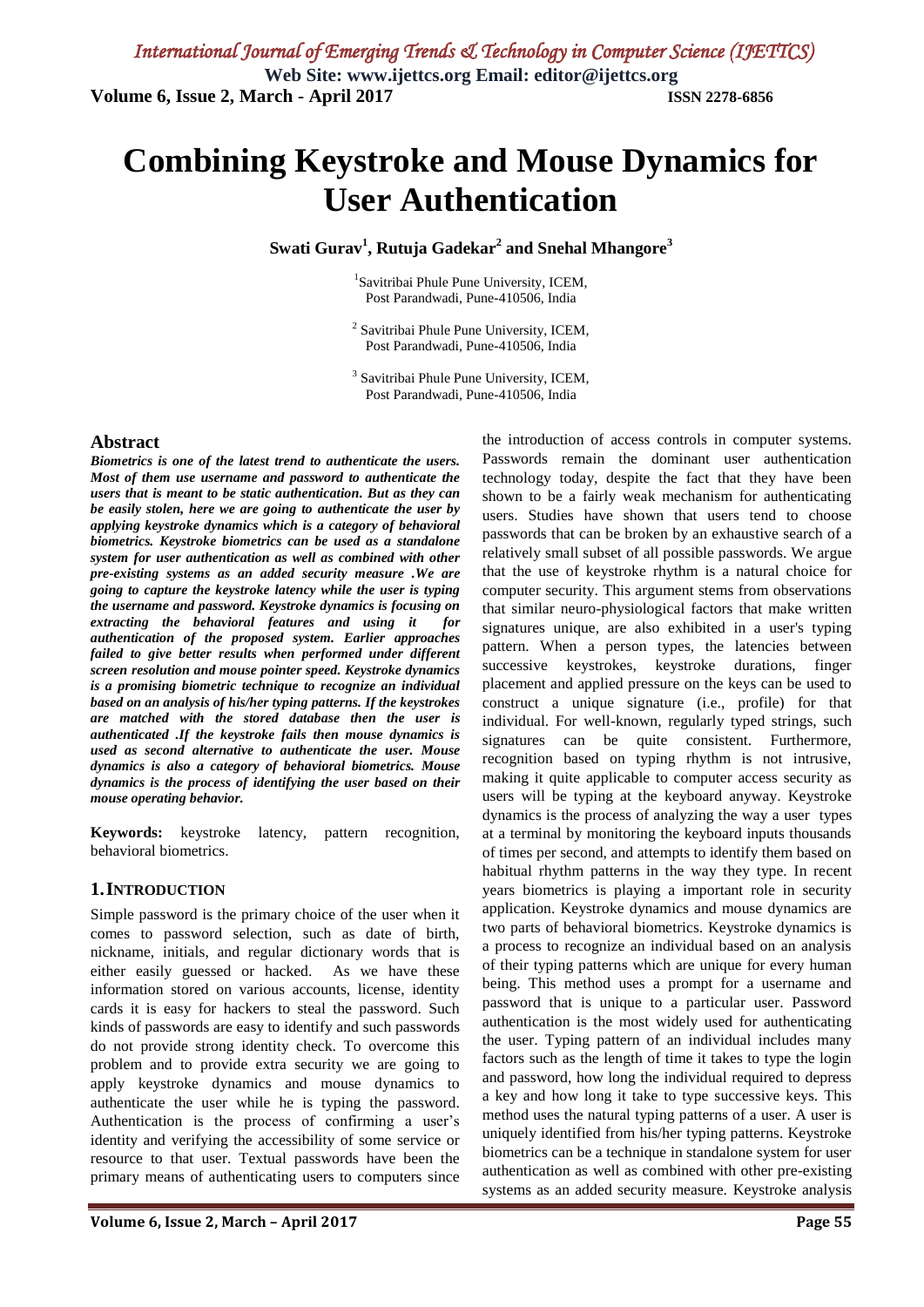# *International Journal of Emerging Trends & Technology in Computer Science (IJETTCS)*

**Web Site: www.ijettcs.org Email: editor@ijettcs.org Volume 6, Issue 2, March - April 2017 ISSN 2278-6856**

is the method of analyzing the keystroke information and deciding whether a user is legitimate or not. The typing rhythm of a user is captured and the extracted features are used to verify users. Timing patterns do not require any extra hardware which is one of the big factor in reduction of cost. The timing patterns are also known as keystroke latencies. Mouse dynamics is also a type of behavioral biometrics. The movements of the mouse like the number of clicks, the movement of mouse in particular direction are captured and recorded. It also includes drag and drop, point and click and silence.

# **2.PROPOSED SYSTEM**

#### **2.1 Keystroke Dynamics**

There are two stages to distinguish between genuine and impostor user.

- Enrollment Stage
- Authentication Stage

At the enrollment stage user sign up their login details such as user name and password which is retyped for several times. The system takes the user dynamic keystrokes ten times for each enrollment, extracts the features, then collected features are stored in the database as templates. At the authentication stage, the user enters the login details to be matched with user's reference template which is already stored in the database. This phase consists of collecting user dynamic keystrokes, feature extraction, and feature matching with reference template in a database (i.e) the current probe sequence gets compared with the stored gallery sequence. At last the verification process yields two kinds of action: accepted or rejected user access.

The features are extracted from the user's keystroke for formation of template and later for verification. Two features were extracted during the keystroke: keystroke duration and keystroke latency. Keystroke duration is the interval of time that a key is pressed and liberated. Keystroke latency is the interval of time the pressed of between two consecutive keys interval of time to liberate a key and press the key successor, which is known as flight time, dwell time.

- Flight time- The time take between releasing the key and pressing the next key.
- Dwell time-The time taken to press a key.



### Flight time

The Classifier is responsible for deciding the authentication .The user gets accepted or rejected, based on Criterion of Separation (Threshold).The Classifier verifies the similarity between the pattern to be verified and the template of the prototypes, using the Distance Pattern between the vector of feature of the pattern and the prototype.

### **2.2 Mouse Dynamics**

In the proposed system, the mouse dynamics is used as an alternative method for authentication. Following are the ways we converted the raw mouse events into four different actions.

1. Mouse Single Click Action: The feature is similar to a Single Key Action, i.e. the time duration between mouse button press and release.

2. Mouse Double Click Action: The features are the same as those of a Key Digraph Action. Two consecutive mouse clicks are considered to be a double click when total time duration,(say)  $i < 1000$ ms.

3. Mouse Move Action: This action was formed by the sequence of mouse move events.

4. Mouse Drag-Drop Action: This action is very similar to the Mouse Move Action, but for this action first here has to be a mouse click down event followed by mouse move sequences and then mouse click up event.

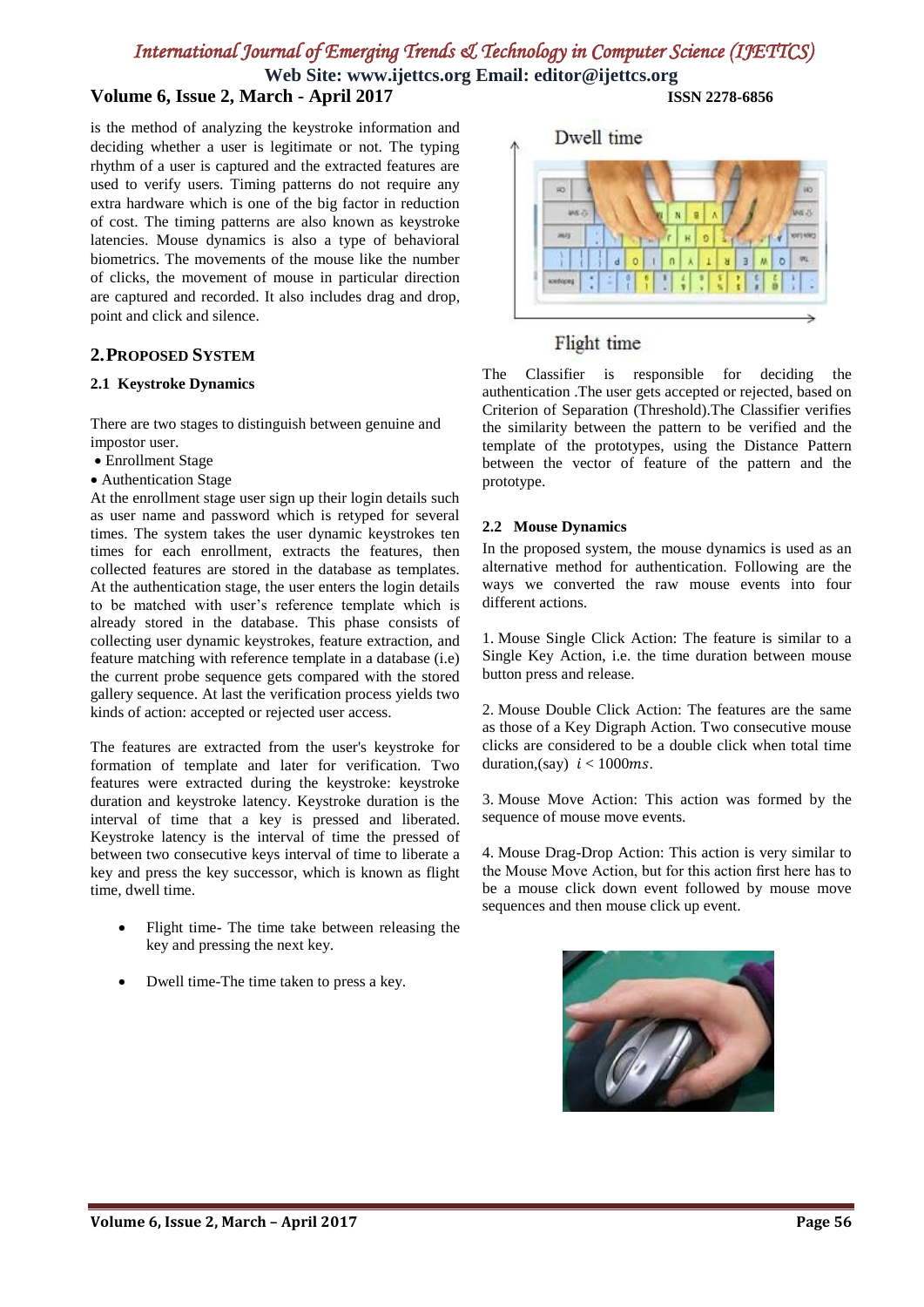# *International Journal of Emerging Trends & Technology in Computer Science (IJETTCS)*

**Web Site: www.ijettcs.org Email: editor@ijettcs.org Volume 6, Issue 2, March - April 2017 ISSN 2278-6856**

**3.SYSTEM ARCHITECTURE**

In this section, we describe our system architecture. The proposed system will have a usual authentication reference for the administration login. A fixed and encrypted username and password will be assigned for the same. Now here on, for additional security behavioral biometrics are implemented. Behavioral biometrics are defined to be unique characteristics of an individual. The keystroke and mouse usage of every individual is variable. The user authentication will be noted by the keystroke dynamics or mouse dynamics. Keystroke dynamics is defined as the characteristics of the usage of keyboard by a particular individual. The key latencies would be monitored to analyze the typing behavior of the individual. In the same way, the movement of mouse will be captured. For every method, feature extraction module is generated. Here, the features of the defined method will be analyzed and a particular feature is worked on. Then after classifier models are generated. These models are nothing but the results of the training data classified with respect to the algorithm. These classifier models and other features are stored in the database and used to process the next level of authentication.



#### **3.1 Modules**

**3.1.1 Login Module** : The administrator needs to login to access the confidential data. This is the first module that is encountered by the user. The provision of authentication by keystroke dynamics or mouse dynamics is decide by this module.

#### **Keystroke Module**

a) Keystroke template storage : The administrator will be prompted to provide ten keystroke templates as per his choice and design.

b) Keystroke dynamics secure login : User is prompted to enter the password in the memorized format.

c) Keystroke dynamics feature extraction : Current typing behavior will be compared to the saved templates in the database. And will further provide access to the confidential data.

#### **3.1.2 Mouse Module**

a) Mouse dynamics feature : A feature with saved number of pixels over an image to authenticate the administrator.

b) Mouse dynamics authentication : Once the area with correct pixels is detected, the administrator is given access.

### **4.ALGORITHM USED**

#### **Algorithm : Forward Selection Algorithm**

Input : Features: 1) Dwell Time, 2) Flight Time Latency, 3) Words Total Time Duration.

Output : The best subset feature values.

- **Step** 1: Start with the empty set.
- **Step** 2: Compute weights of all features using criterion function.
- **Step** 3: Select the best single feature and add it to the Generated pool of candidate feature subset.
- **Step** 4: Repeat steps 2 to 3 until a predefined number of features are selected or until no possible single feature addition would cause an increase in a higher evaluation of the criterion function.

Input parameters include dwell time, flight time latency and words total time duration. Dwell time is the time the key is pressed in. Flight time latency is the time take between releasing the key and pressing the next key. Words total time duration is the total time calculated from the press time to release time. The total time calculation is stored in the database in millisecond(ms) format.

Words total time duration  $(WT) = endTime - startTime$ 

Where,  $endTime = \text{key release time},$ startTime = key press time.

### **5. APPLICATIONS**

Keystroke dynamics has many applications in the computer security arena. One area where the use of a static approach to keystroke dynamics may be particularly appealing is in restricting root level access to the master server hosting a key database. Any user accessing the server is prompted to type a few words or a pass phrase in conjunction with his/her username and password. Access is granted if his/her typing pattern matches within a reasonable threshold of the claimed identity. This safeguard is effective as there is usually no remote access allowed to the server, and the only entry point is via console login. Alternatively, dynamic or continuous